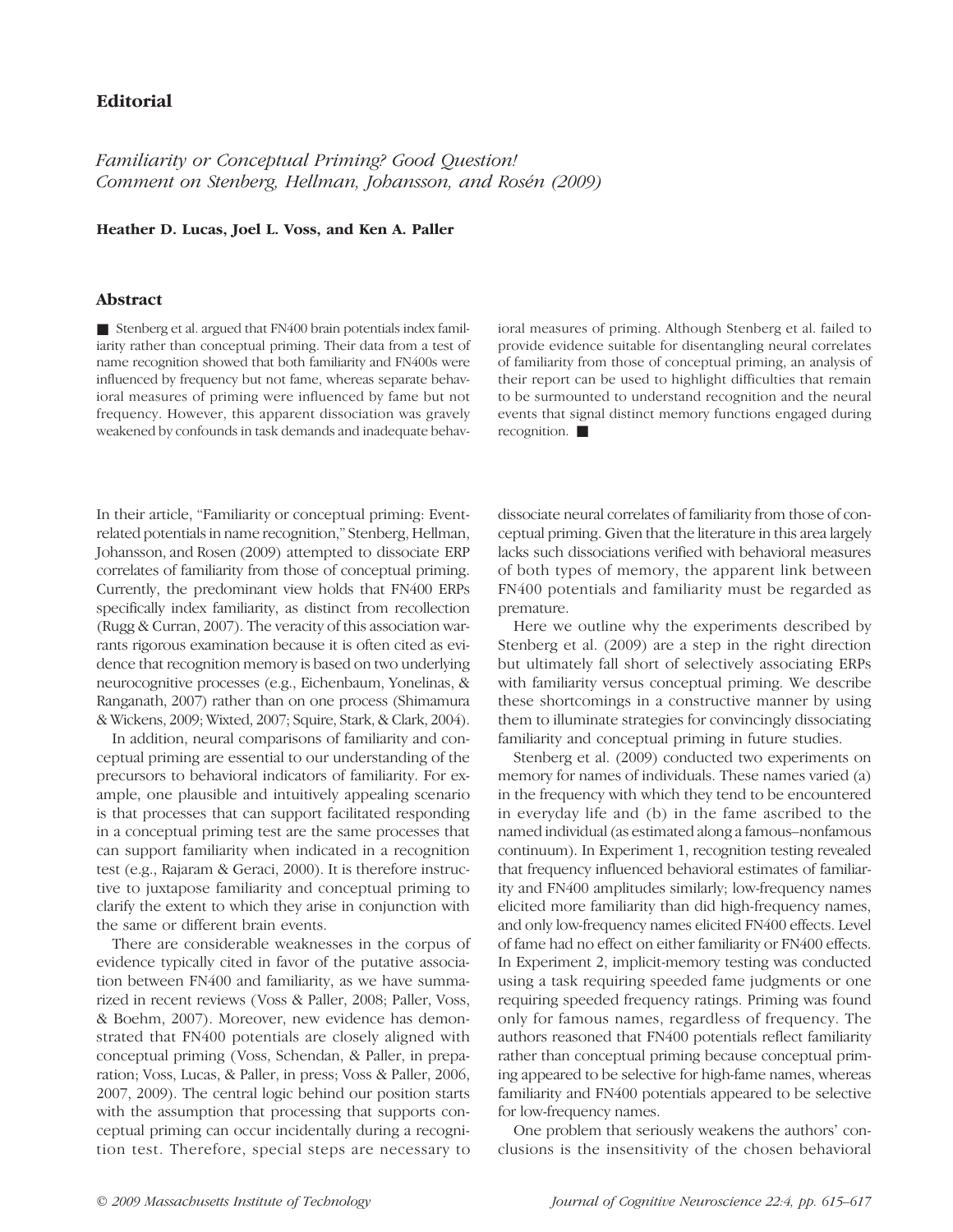measures to conceptual priming. In Experiment 2, one task (either rating name frequency or fame) was performed during study, and the other at test. Priming was absent when frequency decisions were made at test. In other words, priming effects were driven entirely by the 50% of participants who made fame decisions at test. On the basis of priming measures collapsed across test, the authors concluded that name frequency had no effect on priming. If this analysis instead were to be conducted excluding data from the frequency test (for which priming was absent), a sizeable trend for greater priming for lowversus high-frequency names would be revealed (Table 2). Indeed, robust conceptual priming for low-frequency words has previously been noted (Ramponi, Richardson-Klavehn, & Gardiner, 2007). With reliable measures of conceptual priming, it is conceivable that one could reach the conclusion that conceptual priming, familiarity, and FN400 potentials are all similarly sensitive to name frequency. The findings, as they stand, thus fail to provide a convincing dissociation between conceptual priming and familiarity.

Another shortcoming is that different encoding tasks were performed in the paradigm used to investigate neural correlates of recognition (Experiment 1) versus the paradigm used to investigate behavioral correlates of conceptual priming (Experiment 2). These differences likely served to differentially influence conceptual processing for nonfamous names. Names were studied in Experiment 1 under intentional encoding and were therefore likely subject to conceptual processing whether famous or nonfamous. Although the authors asserted that "a faceless name has no semantics" (p. 9), we suspect that participants in memory experiments commonly find it advantageous to engage in conceptual elaboration as a mnemonic strategy (Richardson, 1998), even with names that do not happen to belong to a famous person.<sup>1</sup> Moreover, the most meaningful nonfamous names would tend to be overrepresented in ERP contrasts. Only correct responses were considered, and, even for minimally meaningful stimuli, the relatively more meaningful items are best recognized (Voss et al., in press; Voss & Paller, 2007). We would thus assert that conceptual fluency was likely enhanced for repeated names correctly identified during recognition testing, especially for rare names, for which FN400 old/new effects were also maximal. In contrast, task demands during encoding in Experiment 2 likely served to de-emphasize conceptual processing, in that speeded decisions were necessary rather than memorization. The encoding task that produced significant priming was frequency rating, which is a task unlikely to engage much conceptual elaboration. Conceptual priming would thus have occurred preferentially for famous names because they carried preexisting conceptual meaning.<sup>2</sup>

The selectivity of priming for famous names in Experiment 2 therefore cannot be generalized to Experiment 1. This asymmetry in the way the two experiments were designed should be considered a confound because it served to stack the deck in favor of finding (a) neural correlates of conceptual priming during recognition in Experiment 1 for both famous and nonfamous names and (b) behavioral signs of conceptual priming in Experiment 2 only for famous names. We posit that Stenberg et al. (2009) did not show that FN400 effects reflect familiarity rather than conceptual priming because adequate dissociations between behavioral measures of the two memory phenomena were not present. The findings should therefore be considered equivocal with respect to the two positions.

On the other hand, some of the findings reported by Stenberg et al. (2009) contradict an association between FN400 and familiarity. Consider the prediction that FN400 effects should be present whenever accurate recognition is based on familiarity. FN400 effects were observed for low-frequency names but not for high-frequency names. If FN400 potentials truly indicated familiarity, then highfrequency names—which were also recognized with high levels of familiarity (Table 1)—should have evoked FN400 effects.

We have previously argued that behavioral measures of both familiarity and conceptual priming are necessary to substantiate any neural dissociation between them (Voss & Paller, 2008; Paller et al., 2007). In this respect, the study reported by Stenberg et al. (2009) can be seen as an advance over the many previous studies in which neural correlates of familiarity-based recognition were identified without any attempt to account for effects of conceptual priming on behavioral and neural measures. However, not only must conceptual priming be measured, but, as highlighted here, these measures must closely reflect the type of conceptual processing engaged in the recognition test. In other words, the conditions of recognition testing must closely match those used for assessing conceptual implicit memory with respect to conceptual processing.

A key step in understanding recognition will be to determine the extent to which it emerges as a result of processing that also produces conceptual priming. Valid dissociations between conceptual priming and familiarity are needed for this endeavor. Armed with these dissociations, it will be feasible to characterize the neurocognitive processes that give rise to both memory expressions, so as to determine the extent to which they overlap. Future investigations should therefore focus on dissociations between conceptual priming and familiarity memory wherein the contributing neural events can be investigated and understood.

> Heather D. Lucas heatherlucas2011@u.northwestern.edu

> > Joel L. Voss joelvoss@illinois.edu

Ken A. Paller kap@northwestern.edu